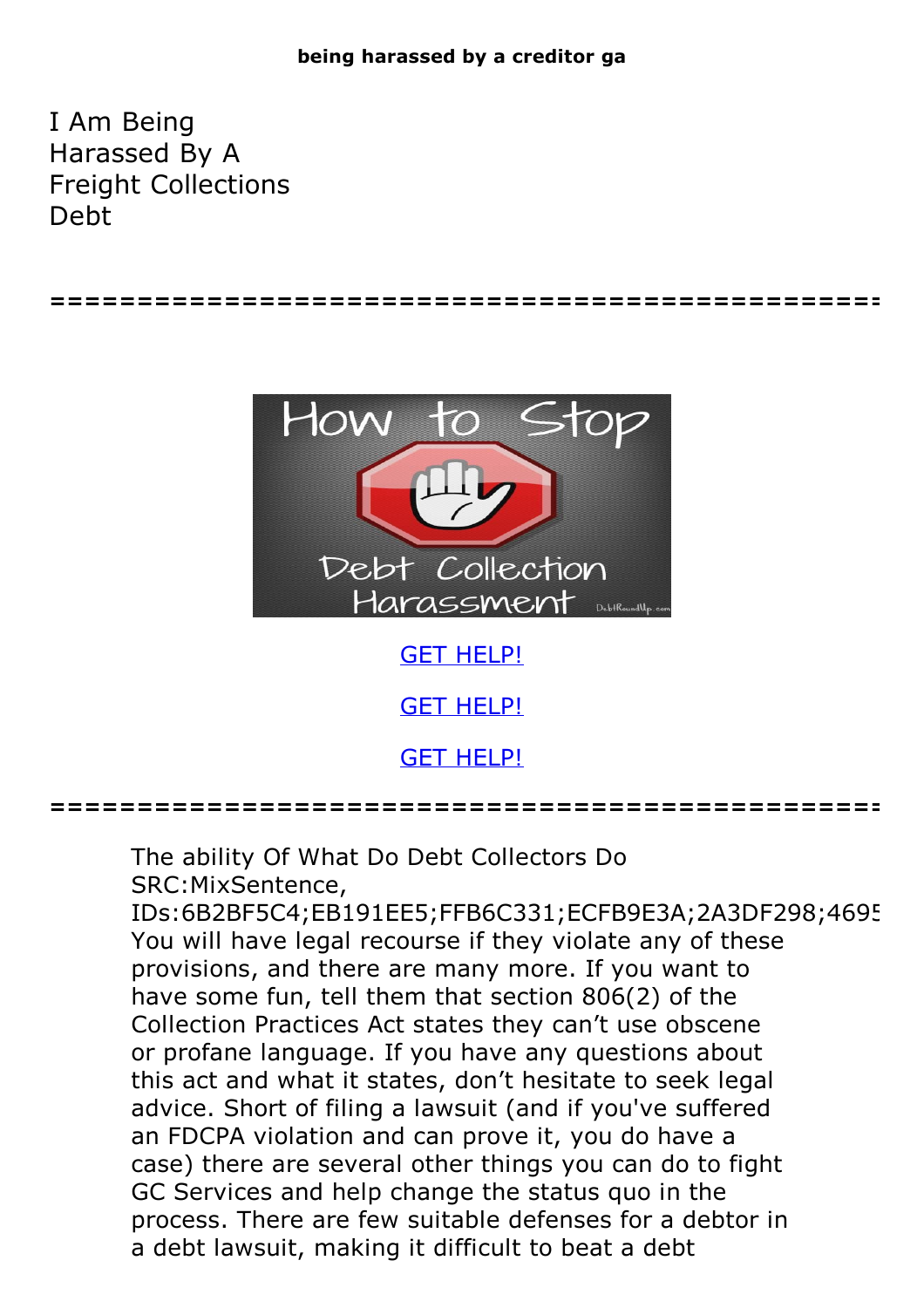collector in court. There are those that would argue that getting a debt consolidation loan is not the way to pay down debt. Guess what? If you don't pay your traffic ticket, miss your court date but want to simply pay the thing and get it over with you can't just walk up to the clerk's office to pay the ticket. Telling you that you can't have a court date when you can in order to procure payment is pretty deceptive, don't you think?

According to the Federal Trade Commission, you have up to one year from the date of the violation to file the case. You have to deal with a GC Services representative. I'm not concerned with GC Services' collection policies when it comes to retail debt. Word to the wise: If you talk GC Services into a settlement at any point (and this applies to you retail customers. At no point should this become a daily grind against the debtors sanity. Courts, for example, should confirm that debtors received notification of the lawsuit and that the plaintiff owns the right to collect the debt, the report recommended. The act makes it unlawful for debt collectors to threaten a lawsuit unless they really intend to sue, and they cannot threaten to take money from a debtor's bank account without having obtained a judgment and garnishment. Garnishment freezes a debtor's bank account, allowing a debt collector or tax agency to take money from the account. Usually a credit card company sells or assigns the debt to a debt collector after the account is about six months behind. From a financial standpoint, not accepting partial payments doesn't make much sense unless the company does accept partial payments and uses its "policy" as a scare tactic to bloat the importance of that

particular debt. They demand payment in full and your partial payments won't be accepted. From what I can gather, the company will accept partial payments after a whole lot of haranguing, but in a few months they may just call you back demanding the full amount again. This policy isn't restricted to unpaid Los Angeles parking tickets, but extends to all debts the company purchases. It will also ask for the name and address of the company to which the alleged debt is owed, the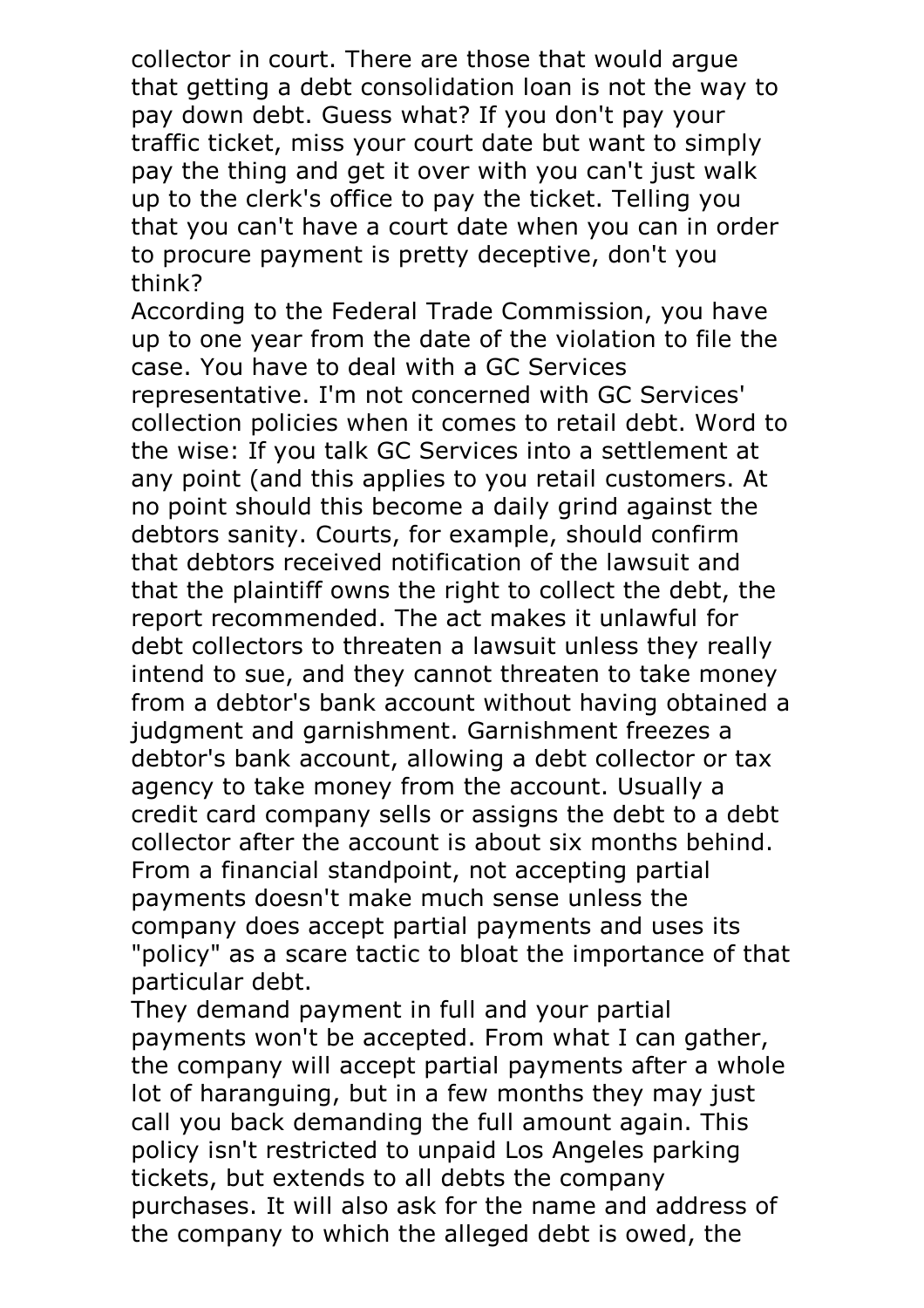total amount of the debt and the original contract that the consumer signed with the company. The PayPal's Money Market does not guarantee that you will make money from it, and in fact warns you that you can loose money from it. You can challenge the court order during this time, arguing you don't actually owe the debt or that the money in your account is exempt because it is from federal benefits or otherwise protected. In addition, the APA says many people have negative feelings about money that stem from childhood experience, leading to "money avoidance" behaviors as adults. <sup>I</sup> have been informed that some consumers have been told by collection agency representatives that they have no other option but to pay off their traffic tickets and the resulting fines immediately.<br>GC Services came out of nowhere with a government

contract to collect unpaid traffic tickets and the fines associated with them for Los Angeles county. And giving GC Services a booth in the Los Angeles county courthouse sends what message, exactly? The court makes it easy for you by giving the collection agency its own window in the courthouse! If the collection agency purchased this debt from another collection agency, <sup>a</sup> letter of transfer of debt will be sent as well. <sup>A</sup> debt-recovery service, on average, will receive <sup>10</sup> percent to 50 percent of whatever is collected from you. A debt collector willing to file a lawsuit may insist on receiving say, 80 percent of the balance in a settlement, but may accept less. Though they are not allowed to threaten lawsuit or wage garnishment, if you do not pay a valid debt owed to them, Portfolio Recovery Associates may legally sue you in a court. If a bill collector debits your bank account without your permission and without a garnishment order, you have the right to sue. Despite this fact, debt collectors sue people whose debt is outside the statute of limitations all the time. Keep in mind that each time you apply for credit, the inquiry reduces your score a bit.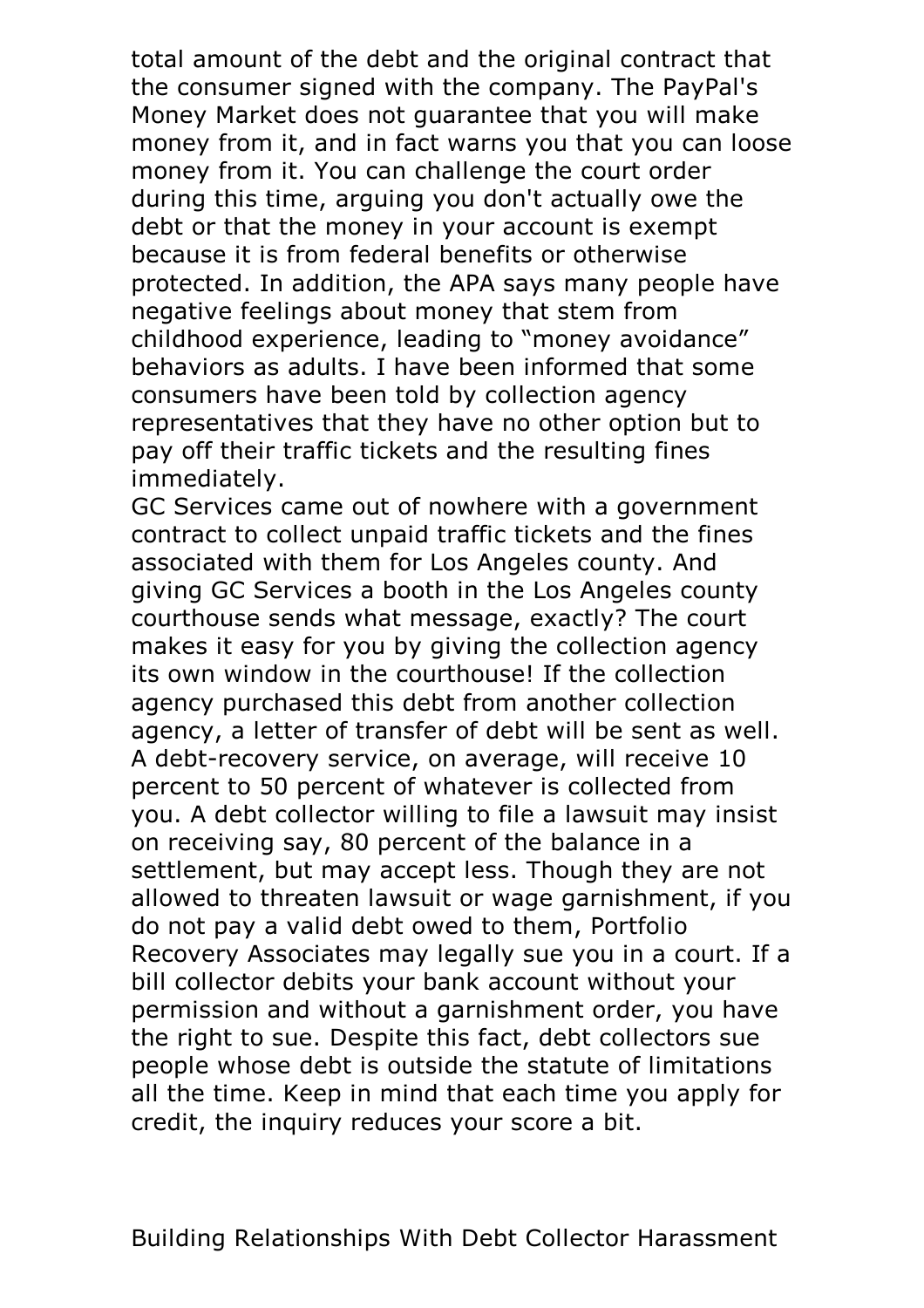## Lawyers

SRC:MixSentence,<br>IDs:15956EC1;F6EAFD00;E007B272;49159EAB;DC63C768;062; IDs:15956EC1;F6EAFD00;E007B272;49159EAB;DC63C768;062. The housing market crashed, banks went under and now the government is here to save the day. Government Accountability Office, the investigative arm of Congress, called for major changes to the FDCPA law. Last year, New York Attorney General Andrew Cuomo went after a Buffalo-based debt collection operation alleging that the companys employees, which consisted of at least nine debt collection companies across Western New York, had violated state and federal law by routinely posing as law enforcement officials, threatening to arrest consumers and throw them in jail unless they made arrangements to pay the company immediately. The AGs office has also been working closely with other state attorney generals to provide complaints about debt collection agencies operating outside Florida, but abusing consumers in the state, Copes said. Nevertheless, it is not <sup>a</sup> complete guarantee that these agencies will take off what they have already reported. Often debt collectors will add large amounts of interest and fees to a debt. Fees are usually quite low. Now the debtor will be left holding the bag having paid thousands in fees but still be stuck in debt, and this nightmare scenario happens more than you may think. If obligations are not met, property may be sold. Some offers on MyWalletHero are from our partners - it's how we make money and keep this site going. A collector may not contact you if, within 30 days after you receive the written notice, you send the collection agency a letter stating you do not owe money. When things get into the hands of collection agencies, it may begin to get messy because most debt collectors have little patience. If so, you may be the target of zombie debt collectors. Special Offer: Larry Kudlow may tease Gary Shilling about being bearish, but Gary was right! Both laws give debtors the right to limit contacts by a debt collection agency, the right to specify periods when and where contacts with the debtor may and may not be made, the right to dispute a debt and require a debt collection agency to investigate its validity and amount.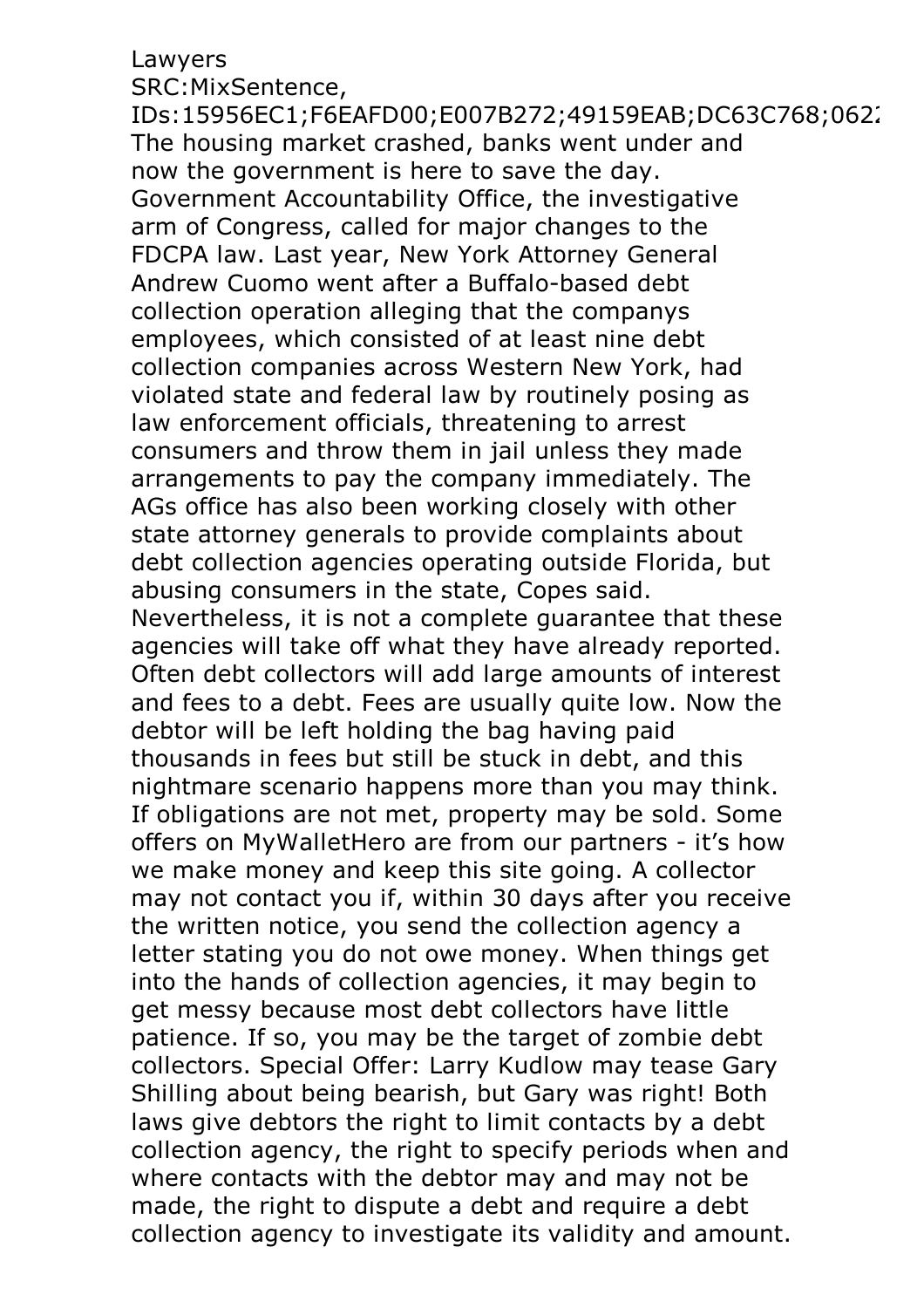The common person may not understand the interworking of the FDCPA, but this blog should help provide some insight to readers as to how the Act works and what is considered a violation of the Act. The change in state legislation would allow the attorney general to pursue a violation of the debt collection act as unfair or deceptive without having to prove separately unfairness or deception. Debt collectors abusive practices have become a growing trend in Florida where complaints filed by consumers with the Florida Attorney Generals office have jumped from 1,554 in 2007 up to 2,215 in 2009, according to statistics provided by the office. McCollum sent a letter to the state legislature last November asking for expanded authority to bring civil lawsuits against abusive out-of-state debt collectors and credit repair companies. Ringstaff filed complaints with the FTC and her state consumer agency and Bobbie wrote a letter to Tennessee governor. As Congress debates the powers of the proposed federal consumer agency, unscrupulous debt collectors continue to ignore federal and state rules. Good debt collectors are patience, have ability to negotiate with even violent clients besides maintaining high integrity while ensuring they're firm and persistent.<br>Our analysis of five years of court judgments from

three metropolitan areas - St. Louis, Chicago and Newark - showed that even accounting for income, the rate of judgments was twice as high in mostly black neighborhoods as it was in mostly white ones. Statistically, consumer debt happens to be at an all time high. Have you ever received a letter or phone call asking you to pay a debt that you're not sure you owe? If they continue to call your office, tell them you have the receipt showing they signed for your cease-contact letter and hang up. Call the subject's friends, family and employer. In Jaramillos case, the debt collector disclosed the debt to her friends, relatives and her husbands employer. The calls to her relatives caused tension in her family after a debt collector, who identified himself as Paul Martinez working on behalf of Capital Collections, LLC, called her sister in Colorado and threatened to arrest her, she said. I think is wrong